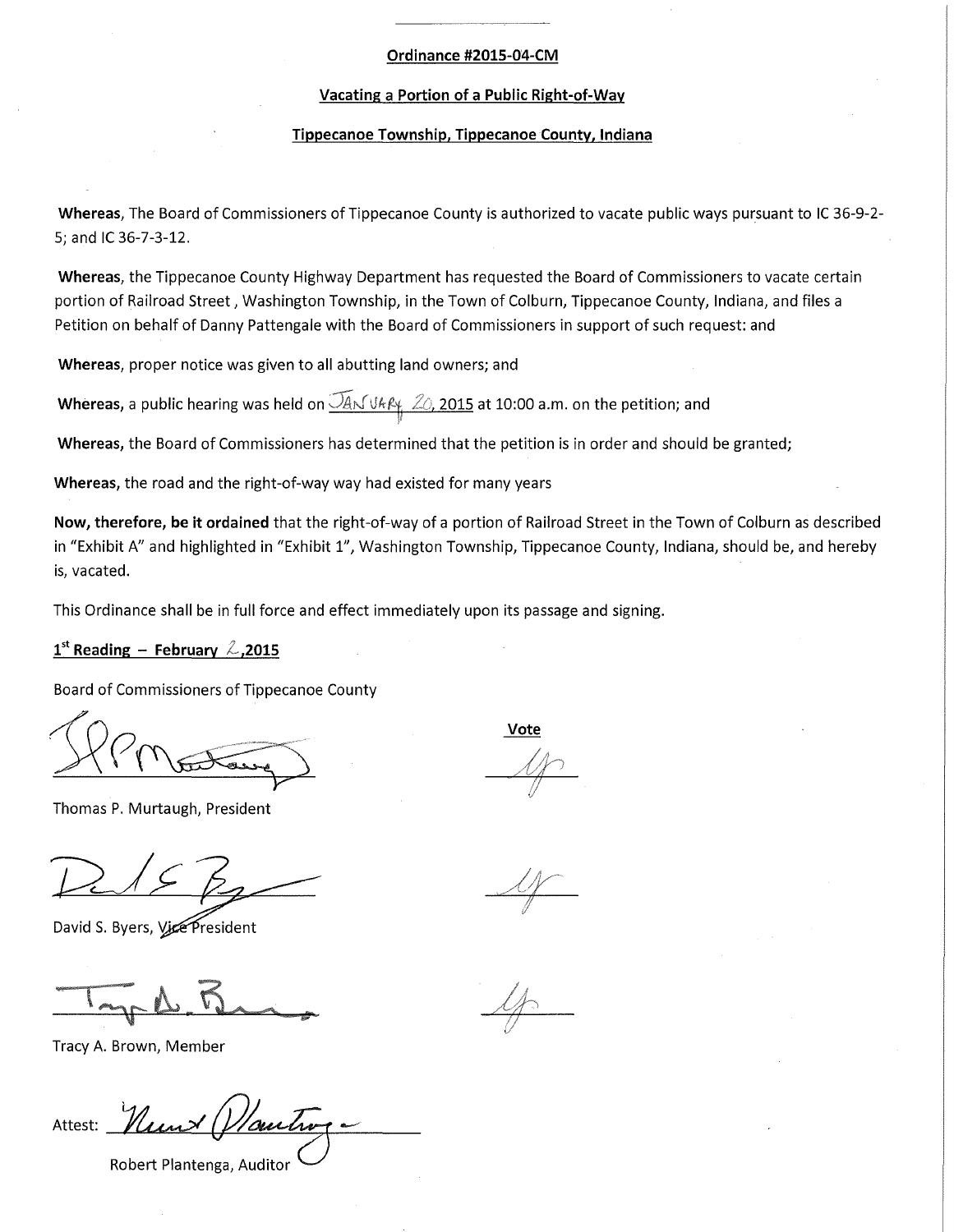Board of Commissioners of Tippecanoe County

Thomas P. Murtaugh, President

David S. Byers, Vice President

Tracy A. Brown, Member

Attest: <u>Munt Planting</u>

Robert Plantenga, Auditor

Vote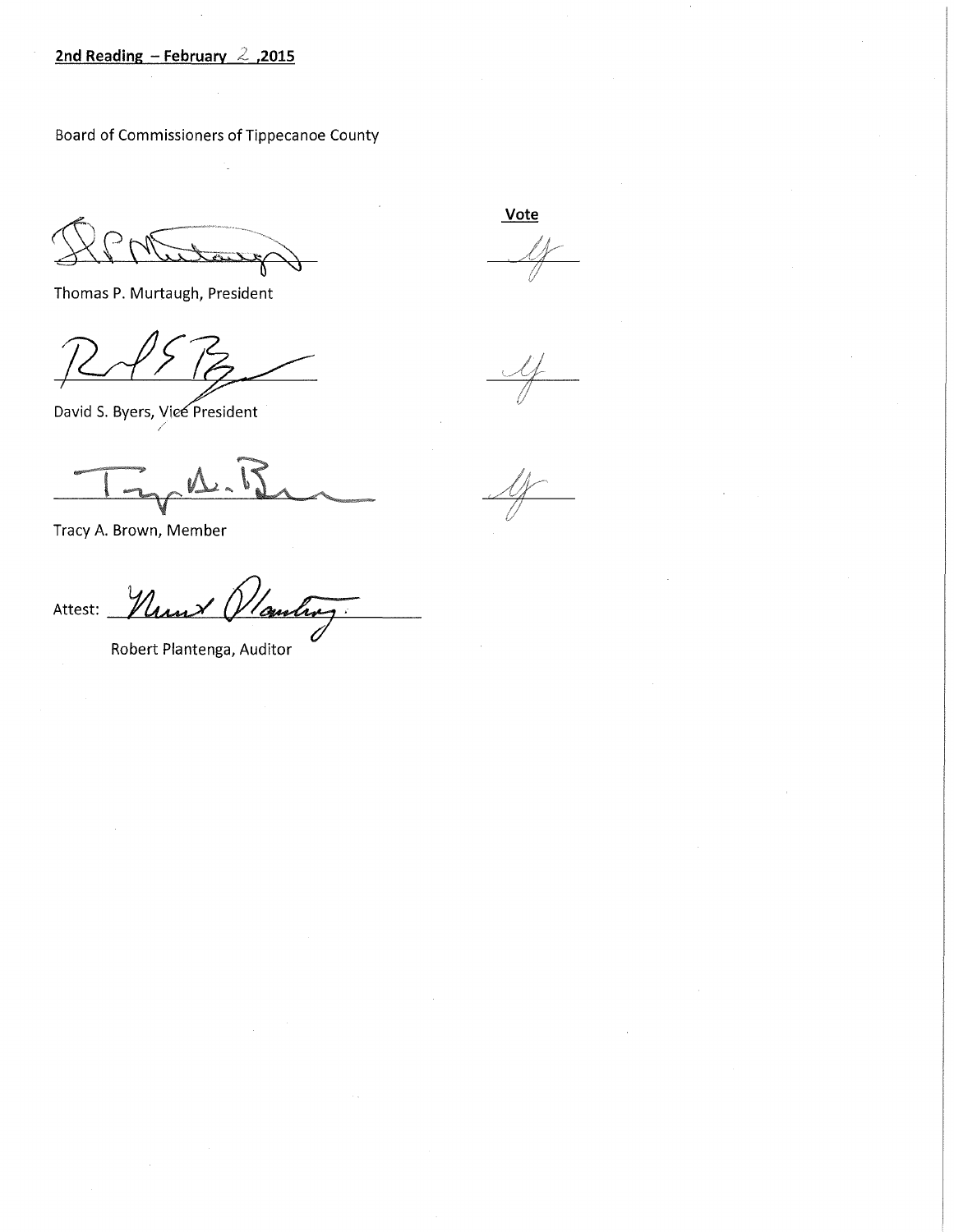# "This is an exempt transaction and the sales disclosure 46021 (R8/7-08) is not required"

I affirm, under the penalties for perjury, that I have taken reasonable care to redact each Social Security number in this document, unless required by law. es for perjury, that I have<br>unless required by law.<br>Allection

Tippecanoe County Highway Department

This instrument prepared by: Danny Pattengale, 6910 Railroad Street, Colburn, IN 47905, Telephone (765) 586-4006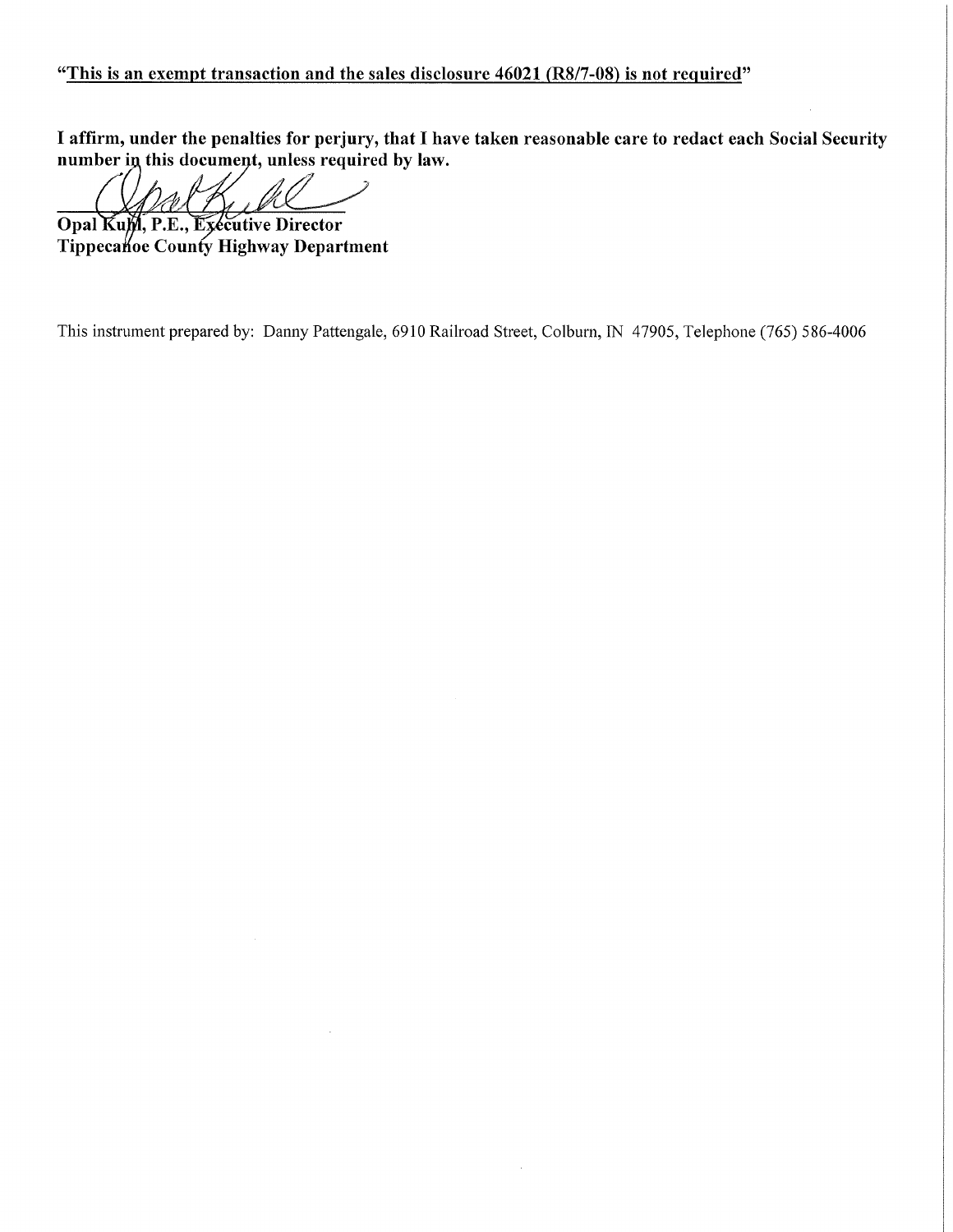## **Exhibit "A"**

The right-of-way to be vacated is a part of the original Town Plat of Colburn, Indiana and is a portion of Railroad Street located in the Original Chapmanville Addition, Washington Township. The section to be vacated starts at the point of the north property line of Lot 4 which begins south of Strong Avenue, then extends southward 132', then east 40', then back north 132', and then west 40' to the point of beginning as shown on Exhibit 1.

 $\mathcal{A}$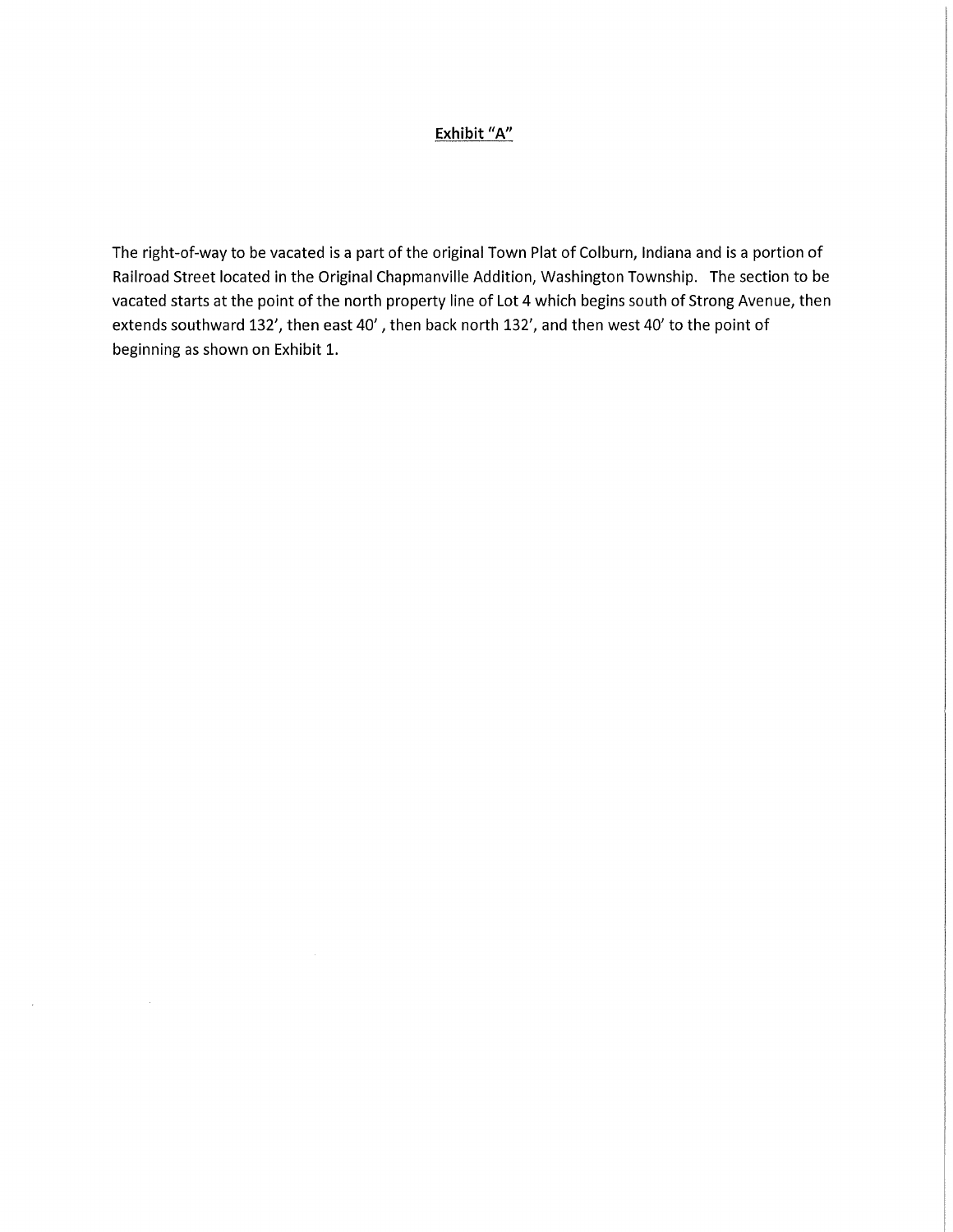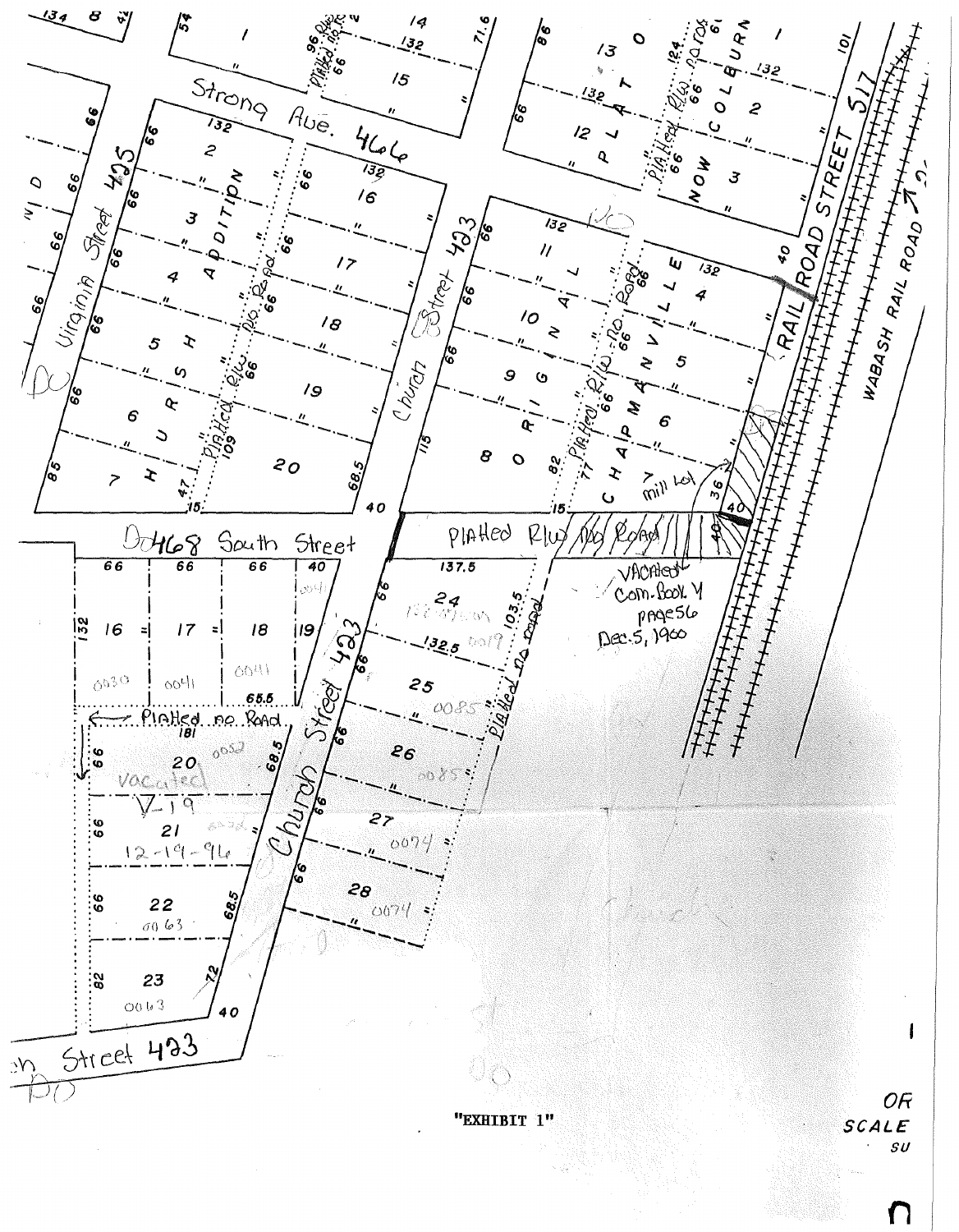

The Board of commissioners of Tippecanoe County, State of Indiana, disclaim any responsibility for the accuracy or correctness of the data, even though the data has been tested for accuracy<br>and is being used for various Ge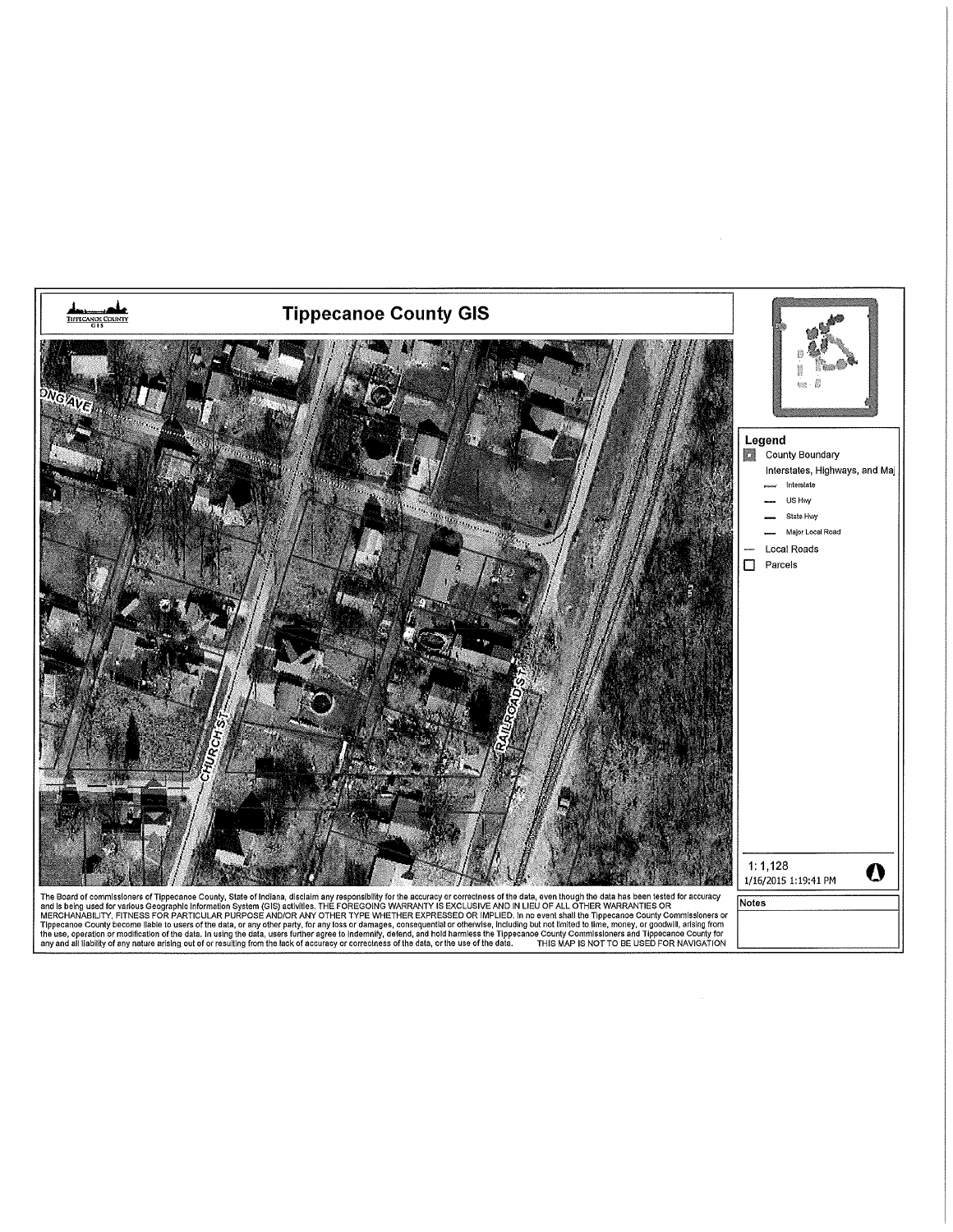State of Indiana

 $\left( \right)$ 

) SS: Before the Board of Commissioners of Tippecanoe County

County of Tippecanoe)

### **PETITION FOR VACATION OF RIGHT-OF-WAY**

Danny Pattengale respectfully petitions Tippecanoe County Board of Commissioners for the vacation of all or part of certain public way, as more fully described herein, pursuant to IC 36-9-2-5 and IC 36-7-3-12.

- 1. Your petitioner petitions for the vacation of the following real estate:
	- A) All of the right-of-way that is to be vacated is described in a legal description in "Exhibit A" attached and incorporated herein by reference, and highlighted in "Exhibit 1".
	- B) The adjacent land owners are described in "Exhibit B" attached hereto and incorporated herein by reference.

Respectfully submitted by:

Danny Pattengale

Date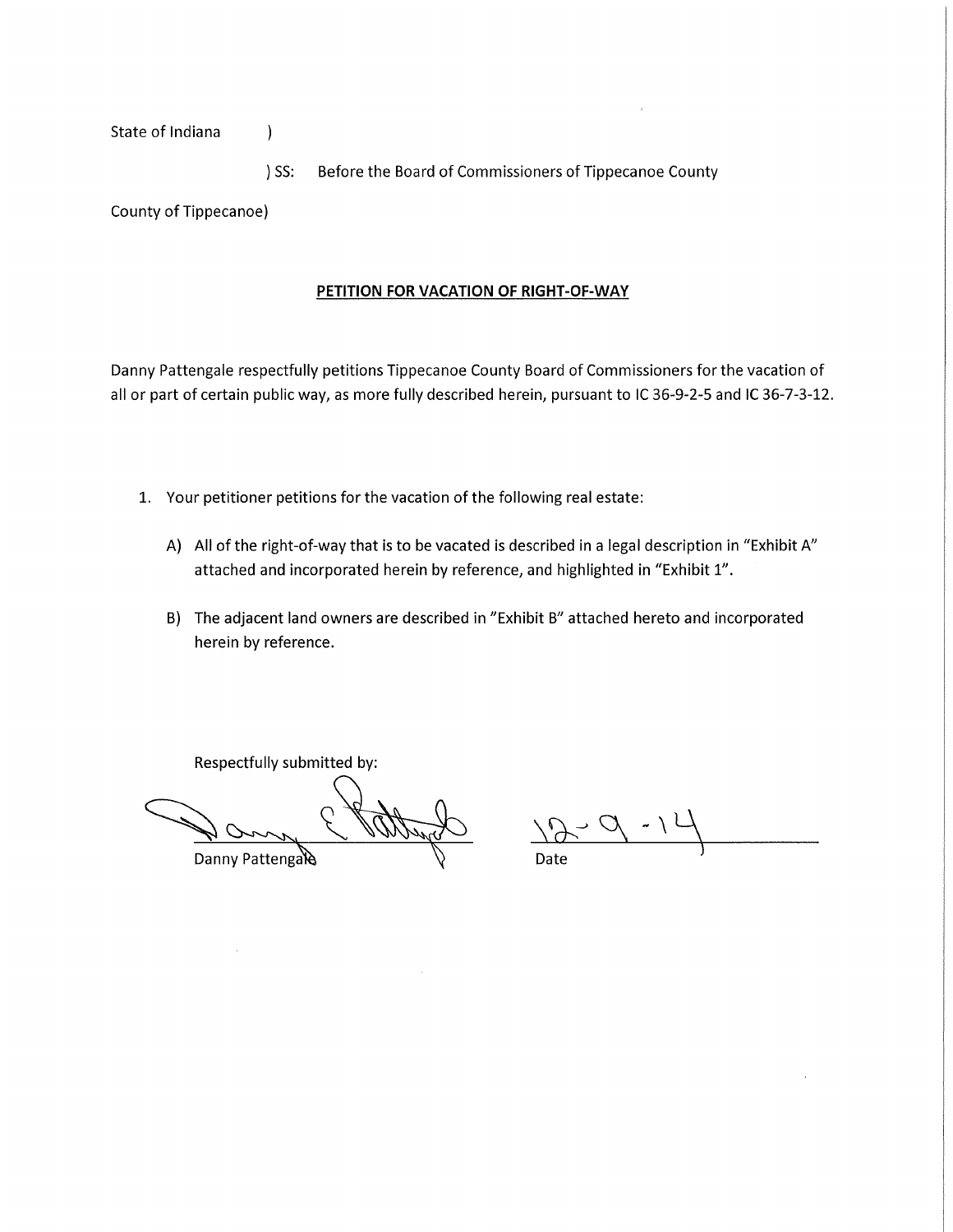# **Exhibit "B"**

## **(Property Owners)**

- Tippecanoe County Board of Commissioners 20 North Third Street Lafayette, IN 47901
- Larry J. Pattengale 5212 Railroad Street Colburn, IN 47905

 $\bar{z}$ 

• Norfolk & Southern Railway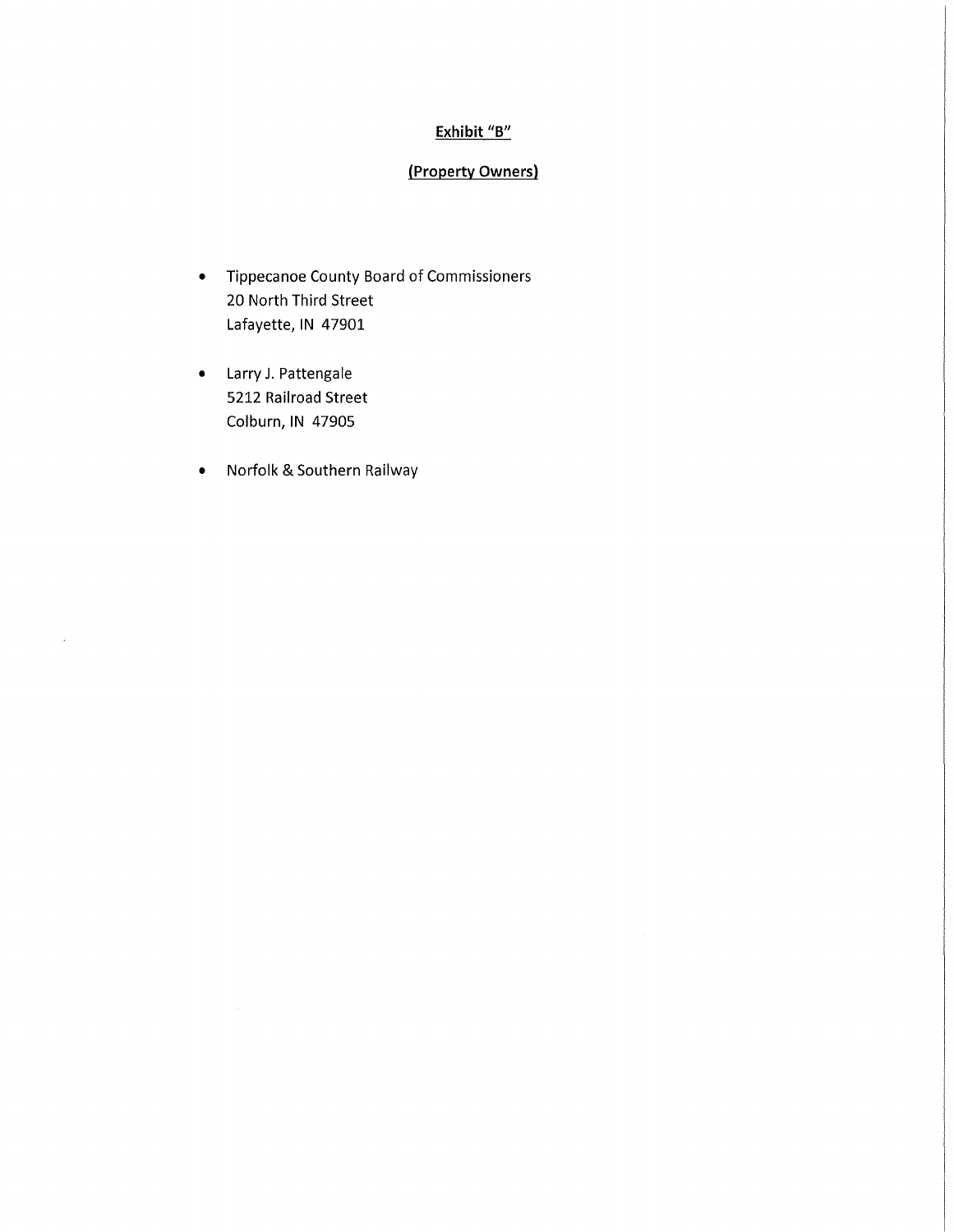County of Tippecanoe, State of Indiana

Before The Tippecanoe County Commissioners

## **NOTICE OF HEARING ON A PETITION TO VACATE A PUBIC RIGHT-OF-WAY**

Notice is hereby given that the Board of Commissioners of Tippecanoe County, Indiana will hold a public hearing on the Petition of **Danny Pattengale** to vacate a portion of a right-of-way described as follows:

## **A portion of Railroad Street in the Town of Colburn**

The right-of-way to be vacated is a part of the original Town Plat of Colburn, Indiana and is a portion of Railroad Street located in the Original Chapmanville Addition, Washington Township. The section to be vacated starts at the point of the north property line of Lot 4 which begins south of Strong Avenue, then extends southward 132', then east 40', then back north 132', and then west 40' to the point of beginning as shown on Exhibit 1.

Said hearing will be conducted at  $10:00$  a.m. on the  $20<sup>th</sup>$  day of  $J$ AN<sub>VAR-Y</sub> 2015 at the Tippecanoe County Office Building, 20 North Third Street, Lafayette, Indiana. \ **1,)** ~ /) *p* 

Attest:

Jenhifer Weston, Auditor of Tippecanoe County

tear Knoche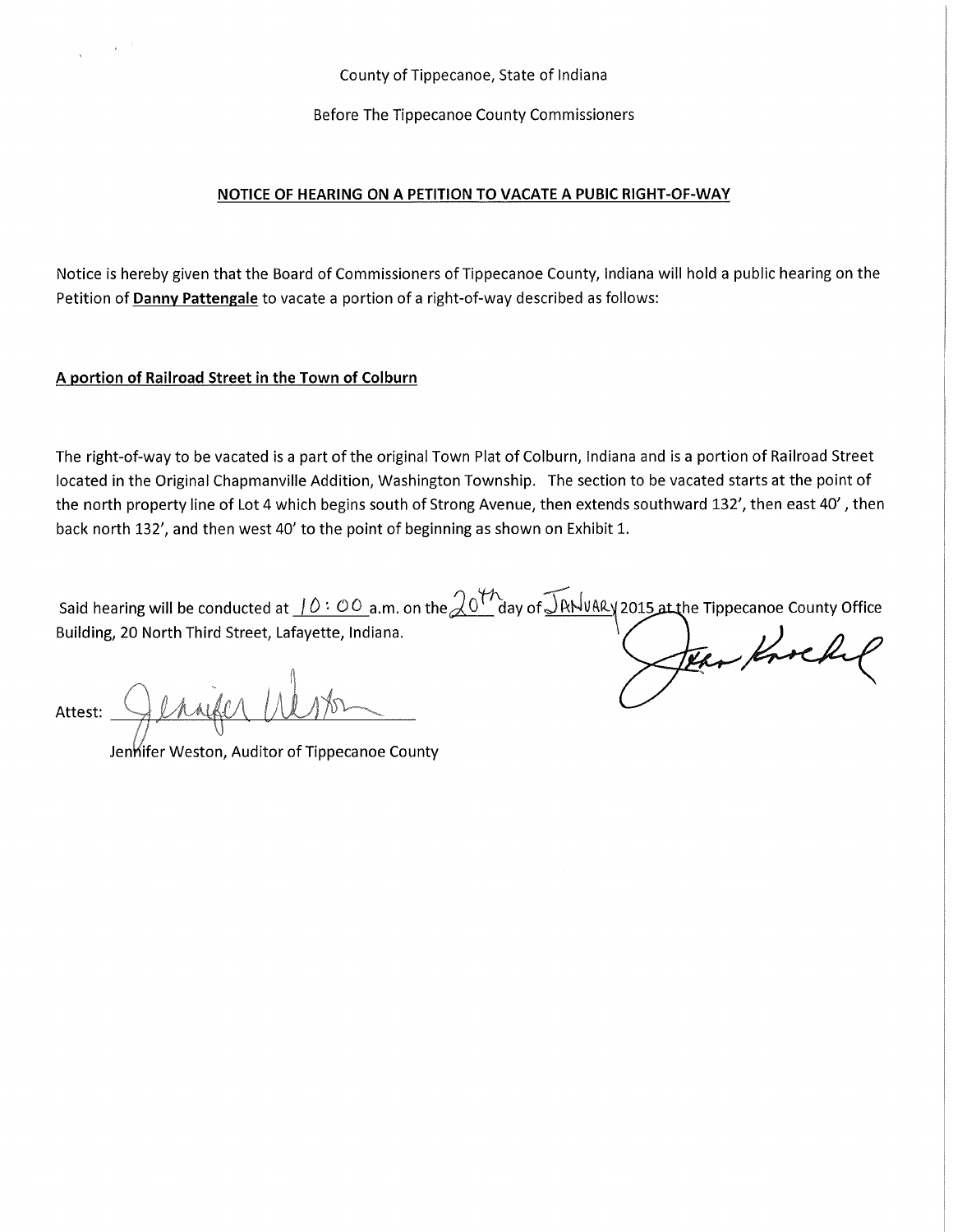

 $\hat{\boldsymbol{\epsilon}}$ 

RE: Request to Vacate Railroad St Colburn, IN

AT&T has no facilities and/or has no objection to the vacation of the area at 6910 Railroad St Colburn, IN per the request of Mrs. H Pattengale on 1-9-15.

Ryan McManus AT&T Design Engineer 116 E Taylor St Kokomo, IN 46901